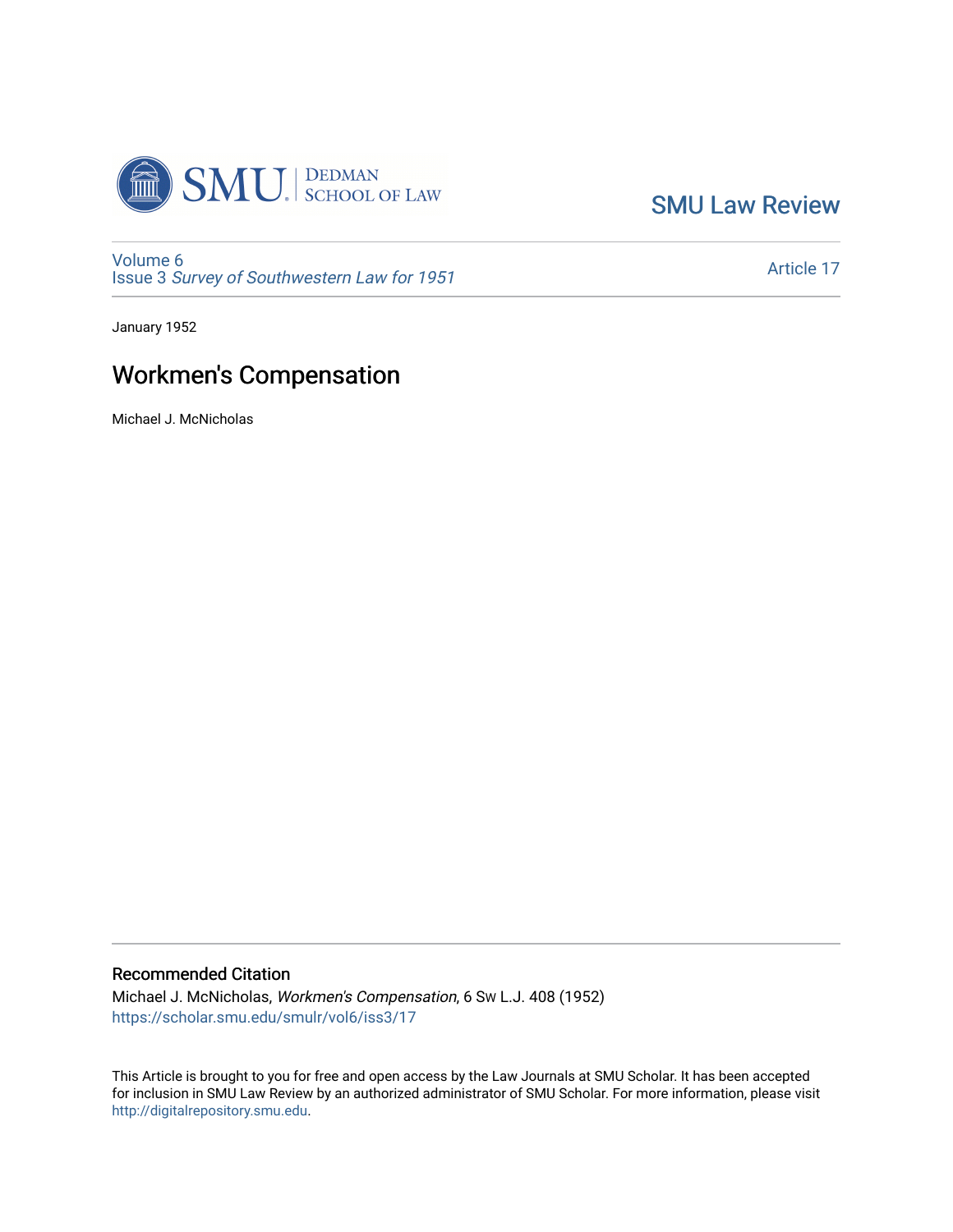# WORKMEN'S COMPENSATION CAUSAL **CONNECTION**

*Arkansas.* The case of *Scobey v. Southern Lumber Co.'* held that constant irritation of a lung cancer by inhalations of emery and wood dusts was an accidental aggravation and that the employer was liable to the deceased employee's estate under the workmen's compensation act. The court in effect said that working atmosphere, dust and poor ventilation combined to make an accidental injury. Epithelimatous cancer, the cause of the employee's death, is listed in the compensation statute as an occupational disease.<sup>2</sup> The court, however, looked not only to the listing of occupational diseases but also to the listed causes of the occupational diseases. Since emery dust was not listed as a cause of lung cancer, the court said this lung cancer was not an occupational disease within the meaning of the statute. The medical testimony was conflicting as to whether or not breathing emery dust was the cause of the disease, but medical testimony was in agreement as to the possibility that emery dust might aggravate the condition. The court held the aggravation accidental on the ground that in doubtful cases the question of sufficiency of evidence should be resolved in favor of the claimant. The court pointed out that the aggravation need not be the sole proximate cause of death but need only be substantially contributory to the death of the employee.

## **OCCUPATIONAL DISEASE**

Arkansas. Two cases with almost identical facts concerning the disease of silicosis resulted in different holdings. The case of *Peerless Coal Co. v. Jones8* allowed recovery, while *Collier Dunlap Coal Co. v. Dickerson4* did not. About the only distinguishing fact was that in the former case the employee worked eight years for his last employer and in the latter case the employee worked two years for

**I\_ Ark. .... , 238 S. W. 2d 640 (1951)**<br> **PARK. STAT. 1947 ANN. § 81-1314.**<br> **8Ark... 240 S. W. 2d 647 (1951).** 

<sup>4</sup> Ark. 239 S. W. 2d **9** (1951).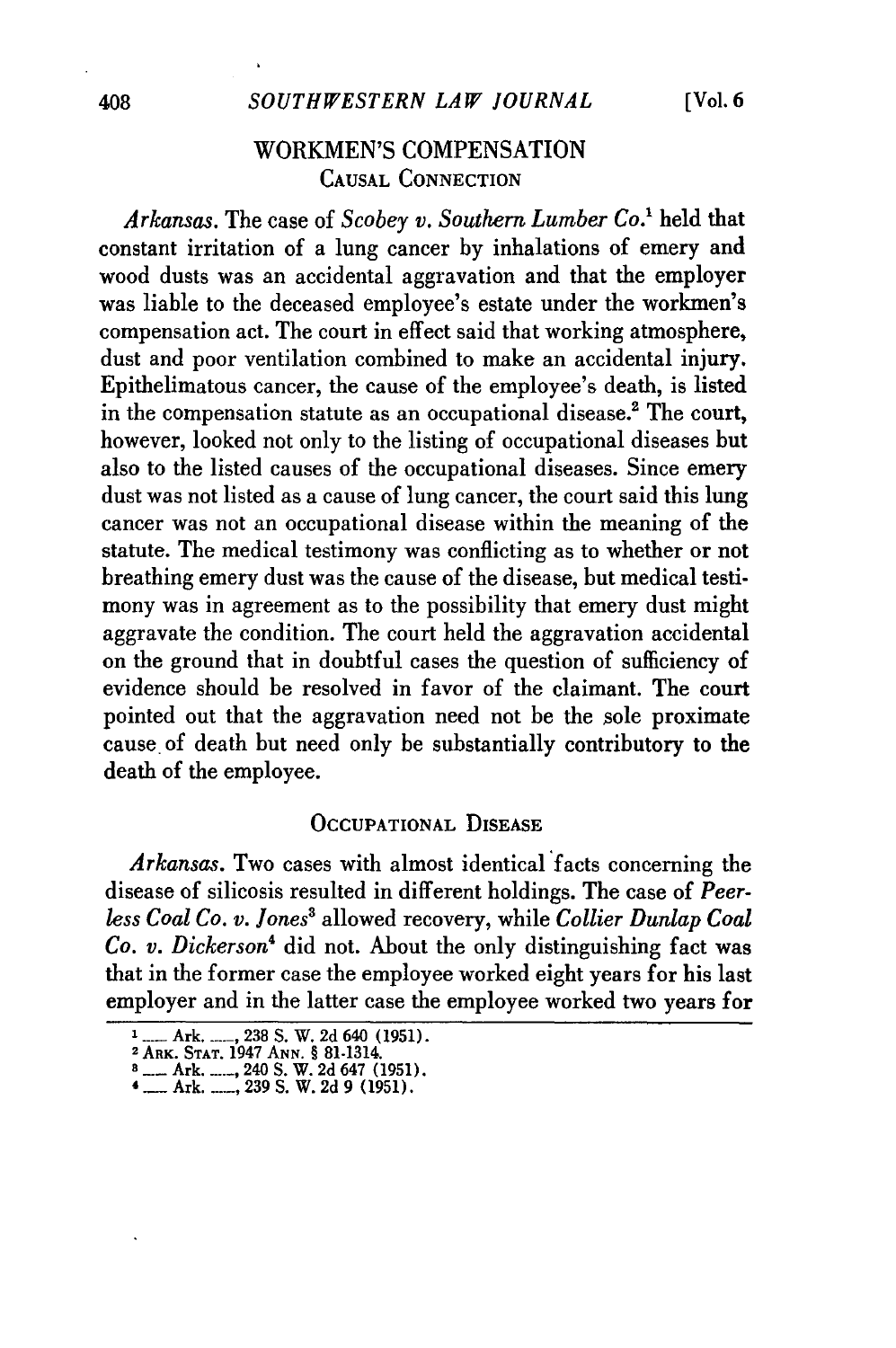his last employer. The evidence offered by both claimants amounted to statements that each had been a miner for thirty years and that their respective mines were dusty. In the case allowing recovery, medical testimony indicated the silicosis of the claimant had been acquired in a silica-hazardous industry, and the majority of the court said that this was evidence that claimant had acquired the disease in the mine of his last employer. In the case denying recovery the court said there was no evidence of silica in the last employer's mine nor evidence of claimant being exposed to the hazard of silicosis. It would seem that the medical testimony which was accepted as evidence in the first case of exposure to silica hazard spelled the difference between the two cases. The doctor's testimony established that Jones was in a silica-hazardous industry, that he had been employed as a miner for his last employer for eight years and that the time period satisfied the Arkansas statute connecting occupation with the disease of silicosis.<sup>5</sup> It would seem that injustice was done in the *Dickerson* case, since there was only a medical opinion spelling the difference between recovery and no recovery. However, since both appeals were on the sufficiency of evidence to support an award by the Workmen's Compensation Commission, both cases are correct according to the rules of review in Arkansas. The supreme court, being limited to the record, could only grant compensation where there was evidence to support such a grant, and in the *Dickerson* case there was no evidence that the last employer's mine was silica-hazardous. The court had no alternative but to deny recovery.

### **DEPENDENCY**

*Louisiana.* The case of *Patin v. T. L. James & Co.6* presented an interesting question as to death benefits when deceased left a partially dependent mother and a totally dependent non-relative. The non-relative was the deceased's concubine's minor nephew.

**<sup>5</sup> ARx. STAT. 1947 ANN.** § 81-1314 **(h) (2).**

**<sup>6</sup> \_\_\_** La. *,* **51 So. 2d 586 (1951).**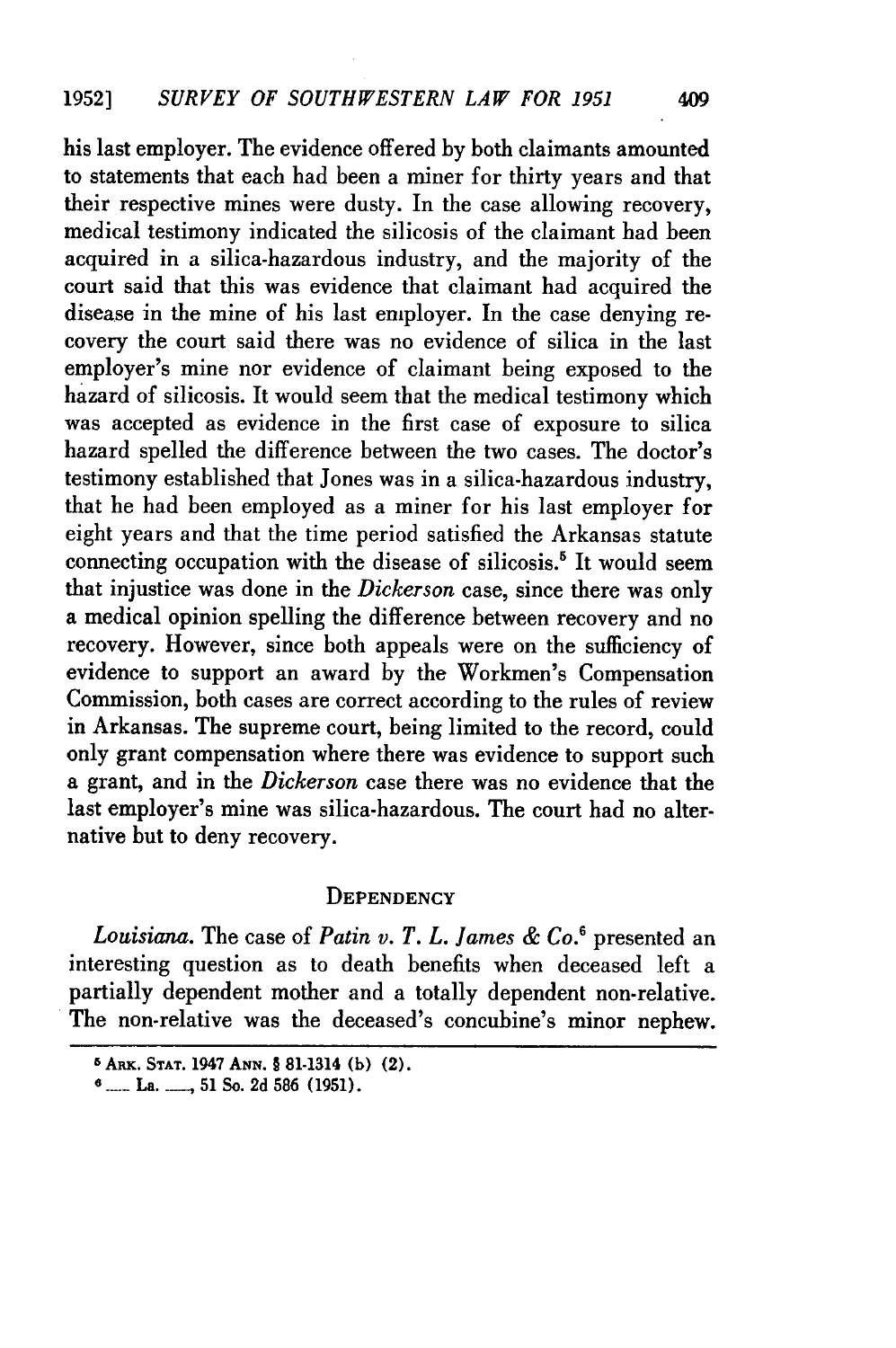[Vol. **6**

Evidence established that the minor non-relative was totally dependent and living with the deceased at the time of the latter's death. Defendants contended that since an award was made to the mother, an award to the minor was precluded. Defendant relied on statutory provisions which seemed to state that a dependent other than those named could recover only in absence of widow, widower, child or dependent parent.' The court allowed the minor to recover as a total dependent, saying that the list in the statute applied where persons are wholly dependent. Since the mother was only a partial dependent, her recovery did not preclude the minor's recovery. The court arrived at this conclusion by construing the section relied on by the defendants in the light of other statutory provisions on dependency.' These other provisions omitted the parents from a listing of presumed total dependents and stated that where there are no total dependents, benefits should be shared among partial dependents according to the extent of their actual dependency.

#### EXTRATERRITORIAL COVERAGE

*Louisiana.* The Louisiana Supreme Court in *Ohihausen v. Sternberg Dredging Co.9* held that if an employee and employer enter into a contract of employment within the state, the Louisiana compensation statute will be given extraterritorial effect to cover injuries received in another state or in a foreign country. In this case the employee, a Louisiana resident, telephoned his former employer for a **job** and was directed by the employer to board a train within the state and proceed to a new **job** in Florida. Later, the employee was injured in Arkansas. The court found that since the employment contract was made in Louisiana, extraterritorial coverage should be given to the Louisiana statute. It is interesting to note here that Louisiana, not having an express extraterritorial provision, predicates the extraterritorial coverage on the fact that the contract of employment was made within the boundaries of the state.

**<sup>723</sup> LA.** Rav. **STAT.** (West, **1951)** § **1232. 8** 23 **LA.** REV. **STAT.** (West, 1951) §§ 1231, **1251-1253.**

**<sup>°218</sup>** La. **677, 50** So. **2d 803 (1951).**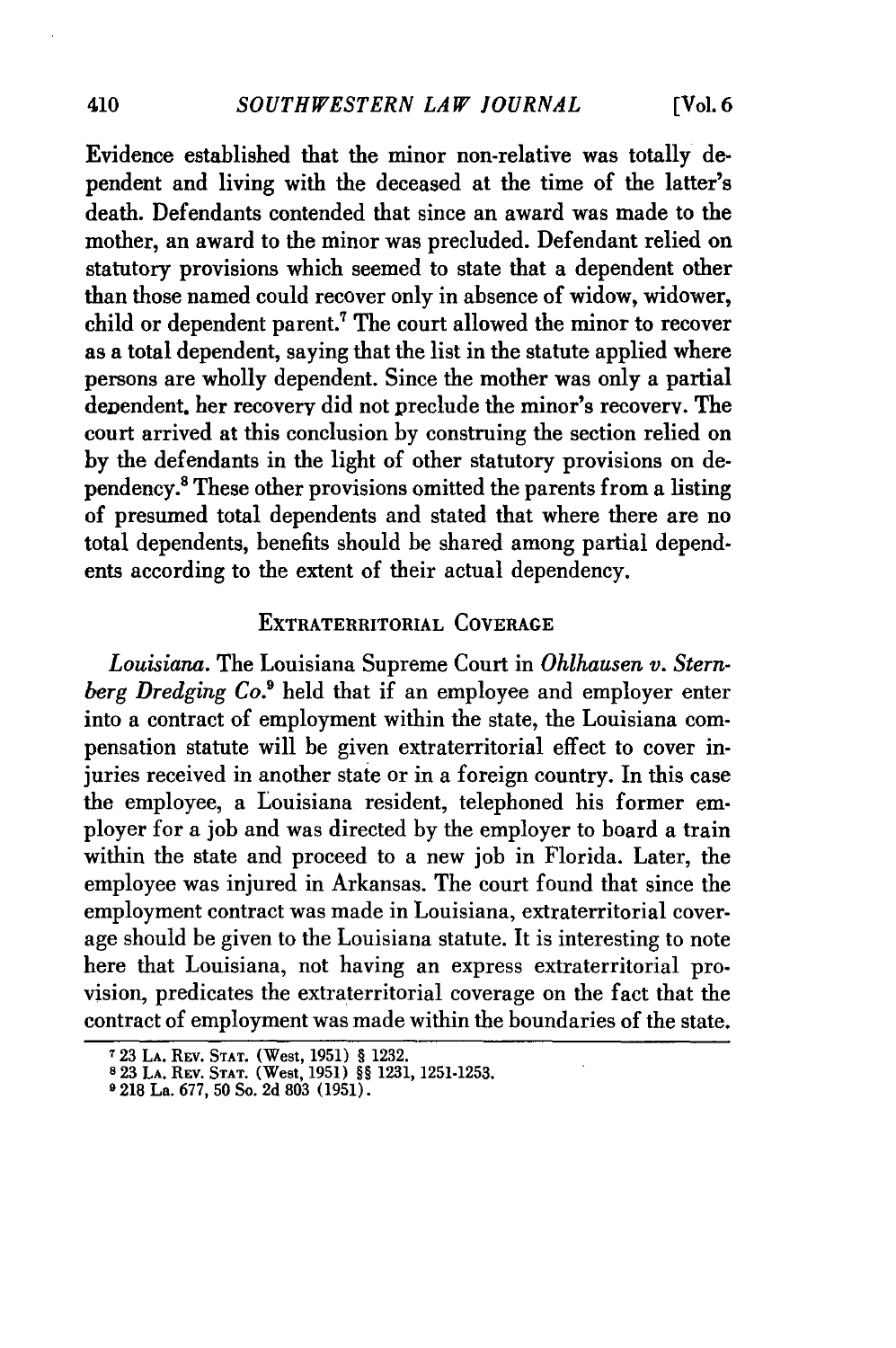*Texas.* On the other hand, Texas does have an express extraterritorial provision within its compensation statute.10 The provision says, in effect, that an employee "hired in this State" has the right to compensation for injuries received outside the state within one year after leaving the state, provided he has not elected to recover under the compensation statute of the state where the injuries occurred. The expression, "status of a Texas employee," has been used by the Texas courts to determine whether extraterritorial coverage will be given. This expression includes not only the element of a Texas contract of employment but also the element or requirement that the employee must have in fact done some work in Texas. It seems that Louisiana emphasizes the place where the contract was made while Texas gives weight to both place of contract and place of performance of work. For example, the case of *Hale v. Texas Employers Ins. Assn."* held that a nine- or ten-week layoff between the time that an employee worked for an employer in Texas and the time that he worked for the employer in another state did not deprive him of the "status of a Texas employee" necessary for coverage by the Texas compensation statute for injuries received outside the territorial limits of Texas. The court said that the layoff did not sever the employee-employer relationship and emphasized that the period of layoff was not unreasonable, considering the readiness of the employee to respond to the employer's call and his intention to resume work for the employer. It is apparent that the court considered that the employee should establish that he had done some work in Texas on the Texas contract of employment in order that he would qualify as having the "status of a Texas employee."

### COMPROMISE **SETTLEMENT AGREEMENT**

*Texas.* In *Pacific Employers Ins. Co. v. Brannon"2* the Texas Supreme Court handed down a decision holding that once the Industrial Accident Board has approved a compromise settlement, the

**<sup>10</sup>TEx. REV.** COv. **STAT.** (Vernon, 1948) art. **8306,** § **19.**

**<sup>------</sup> -1** Tex **\_. ,239 S.** W. **2d 608 (1951).** <sup>12</sup>. Tex **------** 242 **S.** W. **2d 185 (1951).**